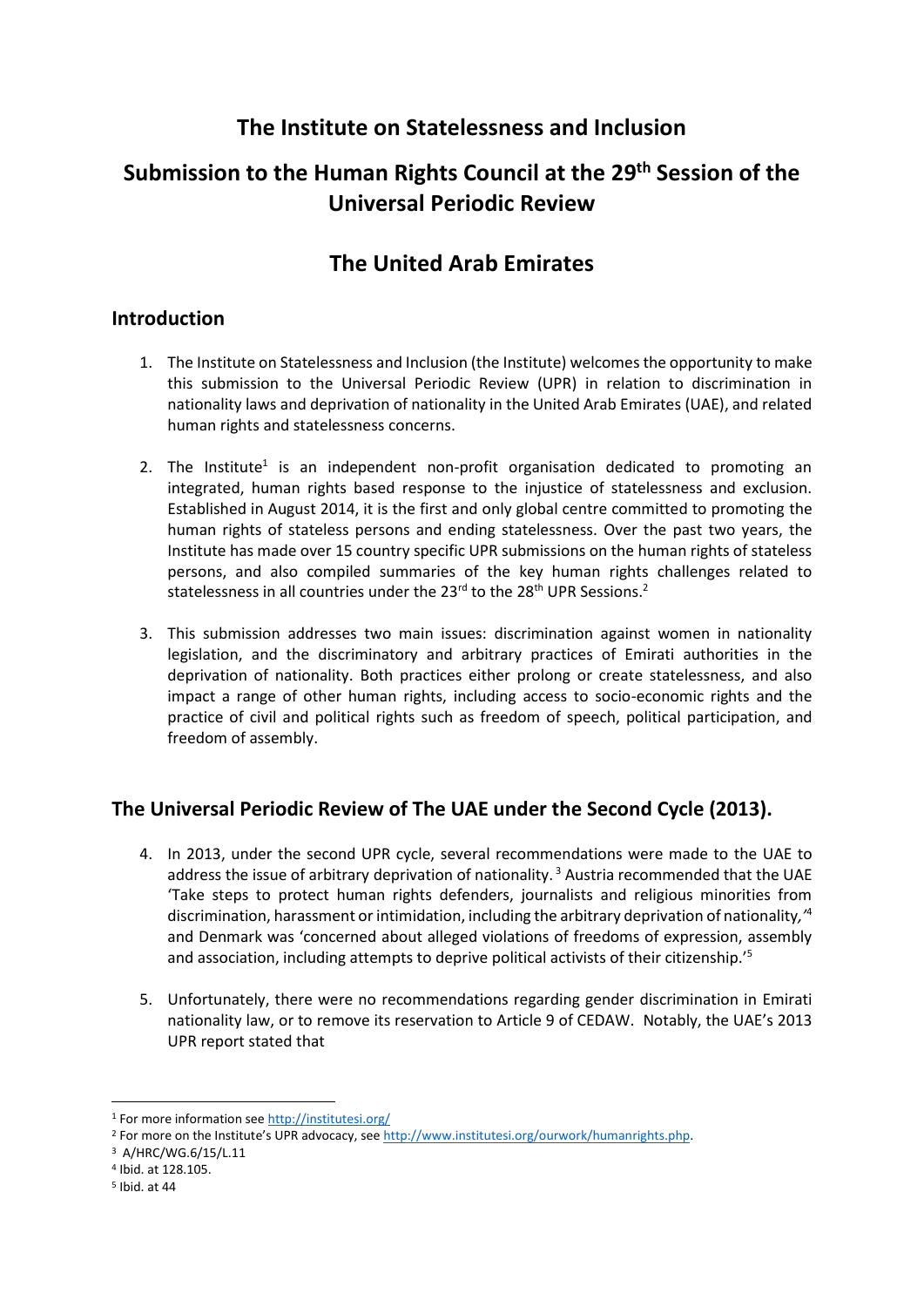"In 2011 the United Arab Emirates had taken another important step in cementing the rights of women when the United Arab Emirates President issued a decree according citizenship rights to children born to Emirati women but whose father is not Emirati. It accords them citizenship rights, and at the age of 18 they have the choice of taking United Arab Emirates nationality or retaining the father's nationality. The Government was taking the implementation of recommendations on women's rights very seriously and was in the process of adopting a National Strategy for the Advancement of Women for 2013 to 2017." 6

While the Institute acknowledges this positive development, it reiterates that the UAE's law, policy, and practice nonetheless falls short of international standards on gender equality. The fact that a mother cannot transfer nationality to her children on an equal basis to men must be addressed.

#### **Relevant international and national law**

- 6. The UAE has not ratified the International Covenant on Civil and Political Rights (ICCPR) or the International Covenant on Economic, Social and Cultural Rights (ICESCR). However, the UAE, as a Member of the United Nations is obligated by the Charter of the United Nations to promote "universal respect for, and observance of, human rights and fundamental freedoms for all without distinction as to race, sex, language, or religion".<sup>7</sup> The human rights and fundamental freedoms referred to in Article 55 (c) of the UN Charter are specified in the Universal Declaration of Human Rights (UDHR), and many are also recognised as principles of customary international law and are therefore universally applicable. Article 15 of the UDHR states that "everyone has the right to a nationality" and "no one shall be arbitrarily deprived of his nationality nor denied the right to change his nationality".
- 7. According to Article 7 of the Convention of the Rights of the Child (CRC), which the UAE is party to enshrines every child's right to be registered immediately after a birth and to acquire a nationality, and protects all children from statelessness.
- 8. Article 24 of the Arab Charter on Human Rights states that "No citizen shall be arbitrarily deprived of his original nationality, nor shall his right to acquire another nationality be denied without a legally valid reason."
- 9. The UAE therefore has strong international treaty obligations to ensure that all children born on its territory, regardless of their ethnicity or status or that of their parents or guardians, will acquire Emirati nationality if they would otherwise be stateless.
- 10. The Convention on the Elimination of All Forms of Discrimination against Women (CEDAW) states in Article 9 that: (**2) States Parties shall grant women equal rights with men with respect to the nationality of their children**. The UAE has been a State party to CEDAW since 2004. However, it has in place a reservation to Article 9.<sup>8</sup>

<sup>6</sup> Ibid. at 16

<sup>7</sup> Article 55 (c) of the Charter of the United Nations. According to Article 56 of the Charter, It is the obligation of all member states of the UN to take "joint and separate action in co-operation with the Organization for the achievement of the purposes set forth in Article 55" <sup>8</sup> A/HRC/WG.6/15/ARE/2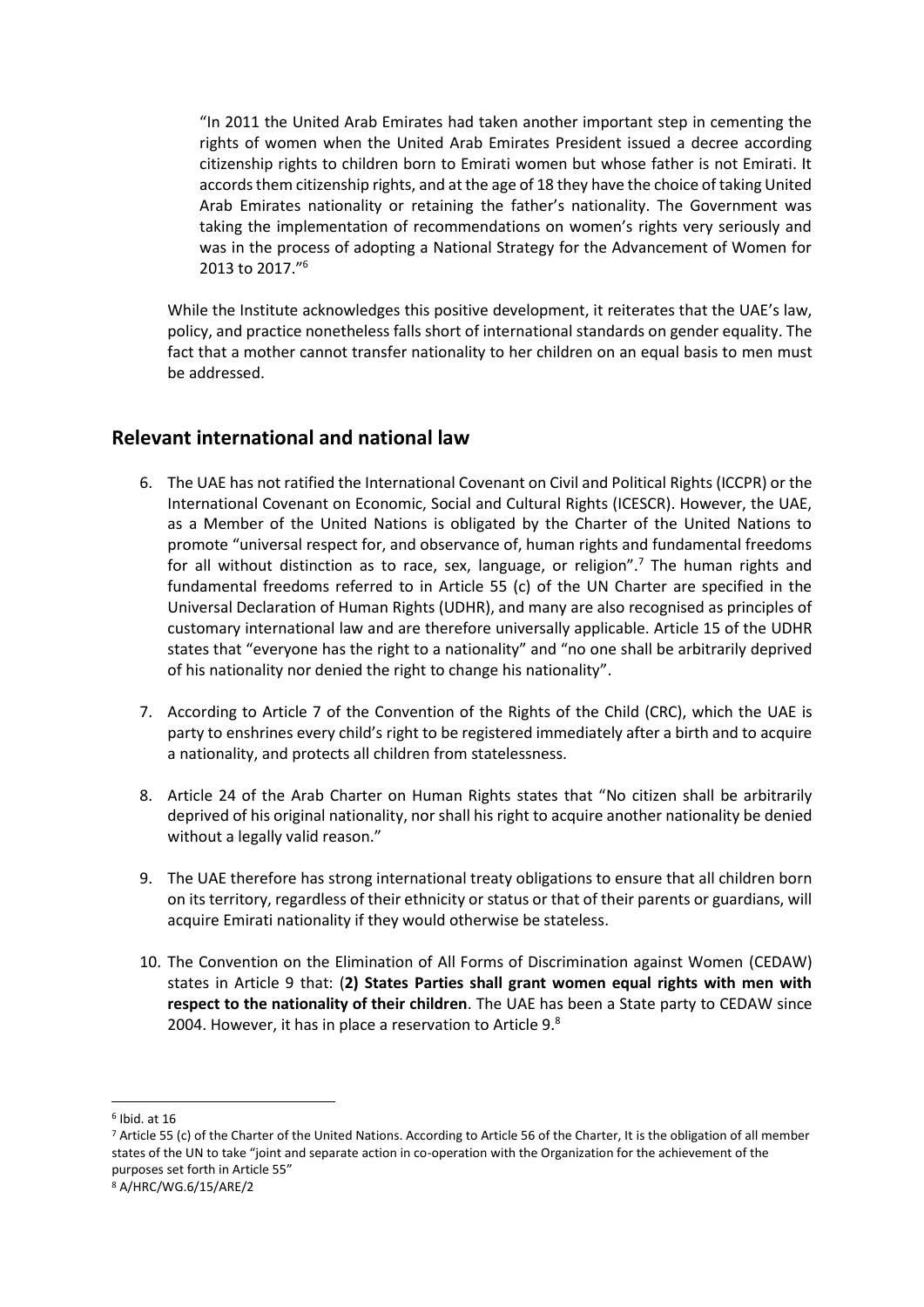- 11. As stated by the CEDAW, Article 9 among others is "central to the object and purpose of the Convention and that the reservations impact negatively on the enjoyment by women of their rights."<sup>9</sup> Therefore, the maintenance of nationality laws which discriminate on the basis of gender are themselves in conflict with the object and purpose of the CEDAW and with the general obligation of all state parties to "agree to pursue by all appropriate means and without delay a policy of eliminating discrimination against women."<sup>10</sup>
- 12. The UAE is not party to the 1954 Convention relating to the Status of Stateless Persons, the 1961 Convention on the Reduction of Statelessness or the1951 Convention relating to the Status of Refugees and its 1967 Protocol. The United High Commissioner for Refugees (UNHCR) and CEDAW recommended that the UAE accede to all of these treaties. 11
- 13. In terms of the arbitrary deprivation of nationality, the report of the Secretary-General on 'Human rights and arbitrary deprivation of nationality<sup>12</sup> discusses the regulation of loss and deprivation of nationality, particularly emphasising that

'Any interference with the enjoyment of nationality has a significant impact on the enjoyment of rights. Therefore, loss or deprivation of nationality must meet certain conditions in order to comply with international law, in particular the prohibition of arbitrary deprivation of nationality.<sup>'13</sup>

#### **Gender discrimination in nationality law**

**.** 

- 14. Article 2 of the United Arab Emirates: Federal Law No. 17 for 1972 Concerning Nationality states that a citizen is:
	- B. Anyone born in the country or abroad to a father who is a citizen by law.
	- C. Anyone born in the country or abroad to a mother who is a citizen by law, whose fatherhood is not substantiated.
	- D. Anyone born in the country or abroad to a mother who is a citizen by law, whose father is unknown or without nationality.

Emirati law is therefore based on paternal *jus sanguinis*, nationality is transferred through an Emirati male, although some exceptions exist for females.

15. A decree issued in November 2011 by President, Sheikh Khalifa, gives children of Emirati women married to non-Emiratis the opportunity to apply for citizenship when they reach the age of 18. When this decree was announced it resulted in the acquisition of Emirati nationality by 1,117 children born to Emirati women married to foreigners.<sup>14</sup> However, this

<sup>9</sup> The CEDAW Committee has noted this on a number of occasions and in Concluding Recommendations for State Parties under review, including in CEDAW/C/ARE/CO/1, para 16.

<sup>10</sup> Report of the Committee on the Elimination of Discrimination against Women (Eighteenth and nineteenth sessions), A/53/38/Rev.1, page 47.

<sup>11</sup> UN High Commissioner for Refugees (UNHCR), Submission by the United Nations High Commissioner for Refugees For the Office of the High Commissioner for Human Rights' Compilation Report - Universal Periodic Review: United Arab Emirates, June 2012, available at:<http://www.refworld.org/docid/4ffd31262.htm>

<sup>12</sup> OHCHR, Secretary-General 'Human rights and arbitrary deprivation of nationality'2013

<sup>&</sup>lt;sup>13</sup> A detailed report of the impact of deprivation of nationality on the enjoyment of human rights is contained in A/HRC/19/43.

<sup>14</sup> UN High Commissioner for Refugees (UNHCR), Submission by the United Nations High Commissioner for Refugees For the Office of the High Commissioner for Human Rights' Compilation Report - Universal Periodic Review: United Arab Emirates, June 2012, available at:<http://www.refworld.org/docid/4ffd31262.htm>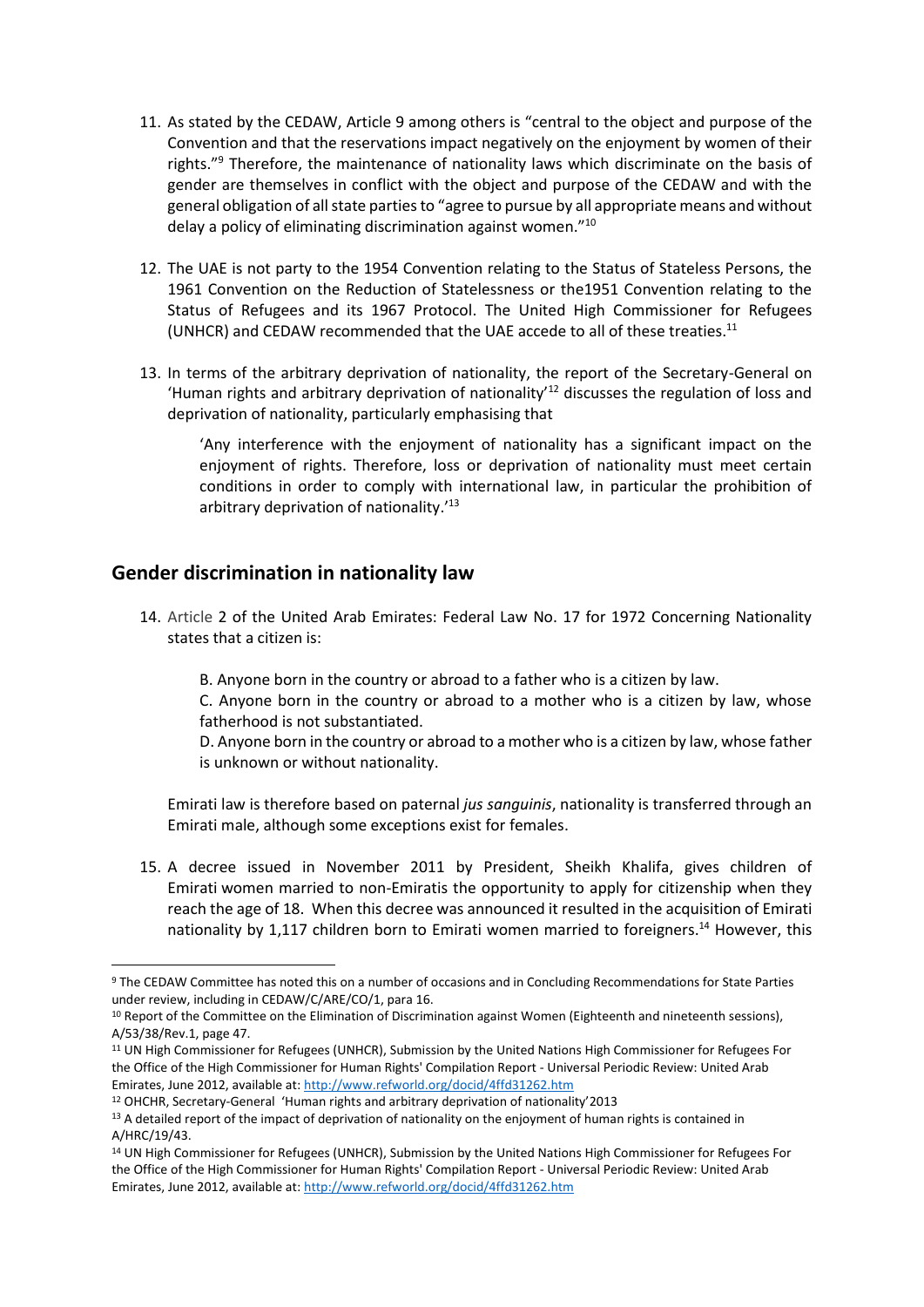decree does not eradicate gender discrimination, and is not compatible with the principle of the best interests of the child, as children can only access nationality upon attaining majority. Furthermore, a mother's transmission of nationality according to this decree is neither automatic nor non-discretionary, as required under international standards.<sup>15</sup>

- 16. The UAE is thus, one of 26 countries around the world that continues to discriminate against women in their ability to confer their nationality to their children on an equal basis with men. Given that gender discrimination in nationality laws has no basis under international human rights law, that it is easily remedied through law reform and that it continues to have significant detrimental human rights impacts including statelessness, the international community has come together to address this phenomenon under the banner of the Global Campaign for Equal Nationality Rights.<sup>16</sup> Furthermore, UNHCR's Global Campaign to end statelessness prioritises the removal of gender discrimination from nationality laws through its Action Point 3.7.<sup>17</sup>
- 17. As Emirati nationality law does not have a provision that would entitle a child born on its territory to Emirati nationality if it would otherwise be stateless, the discriminatory nature of Emirati nationality law also puts children at heightened risk of statelessness, when a child cannot obtain the nationality of the father.<sup>18</sup> With a substantial number of stateless individuals in the country, this is a particular problem since if the father is stateless, the child will then become stateless regardless of the status of the mother. In order to transfer nationality to their children—unless the father is stateless—women have to actively demonstrate that the father is unknown or that fatherhood was not substantiated, which can be very difficult to do, especially in a culture where having children outside of wedlock is often not accepted and may lead to stigmatisation, further exacerbating the risk that their children will remain stateless.
- 18. It is reasonable to conclude, that despite the creation of the National Strategy for the Advancement of Women in the UAE, there has been no attempt to remove existing discrimination against women in nationality laws. Parliament has not discussed it since and there has been limited media coverage on the issue. While the authorities appear to consider this issue as resolved, in reality, this remains an important human rights and gender equality challenge.

#### **Arbitrary deprivation of nationality**

**.** 

19. Article 8 of the United Arab Emirates Constitution states that:

<sup>15</sup> See UN High Commissioner for Refugees (UNHCR), *Good Practices Paper - Action 3: Removing Gender Discrimination from Nationality Laws*, 6 March 2015, available at:<http://www.refworld.org/docid/54f8377d4.html>

<sup>&</sup>lt;sup>16</sup> The Global Campaign for Equal Nationality Rights (the Global Campaign) is a coalition of international and national organisations that promotes gender equality in nationality laws, so that women and men can confer, acquire, change and retain their nationality on an equal basis. The Campaign has a Steering Committee comprising Equality Now, Equal Rights Trust, the Institute on Statelessness and Inclusion, UNHCR and Women's Refugee Commission. The Campaign was launched in June 2014 at a Side Event at the 26th Session of the Human Rights Council in Geneva, and has conducted numerous international advocacy activities to encourage states that still maintain gender discriminatory nationality laws to reform their laws and bring them into compliance with international human rights standards.3

<sup>17</sup> See UN High Commissioner for Refugees (UNHCR), *Global Action Plan to End Statelessness*, 4 November 2014, available at:<http://www.refworld.org/docid/545b47d64.html>

<sup>18</sup> For more information see UNHCR, Background Note on Gender Equality, Nationality Laws and Statelessness 2016, 8 March 2016, available at[: http://www.refworld.org/docid/56de83ca4.html](http://www.refworld.org/docid/56de83ca4.html)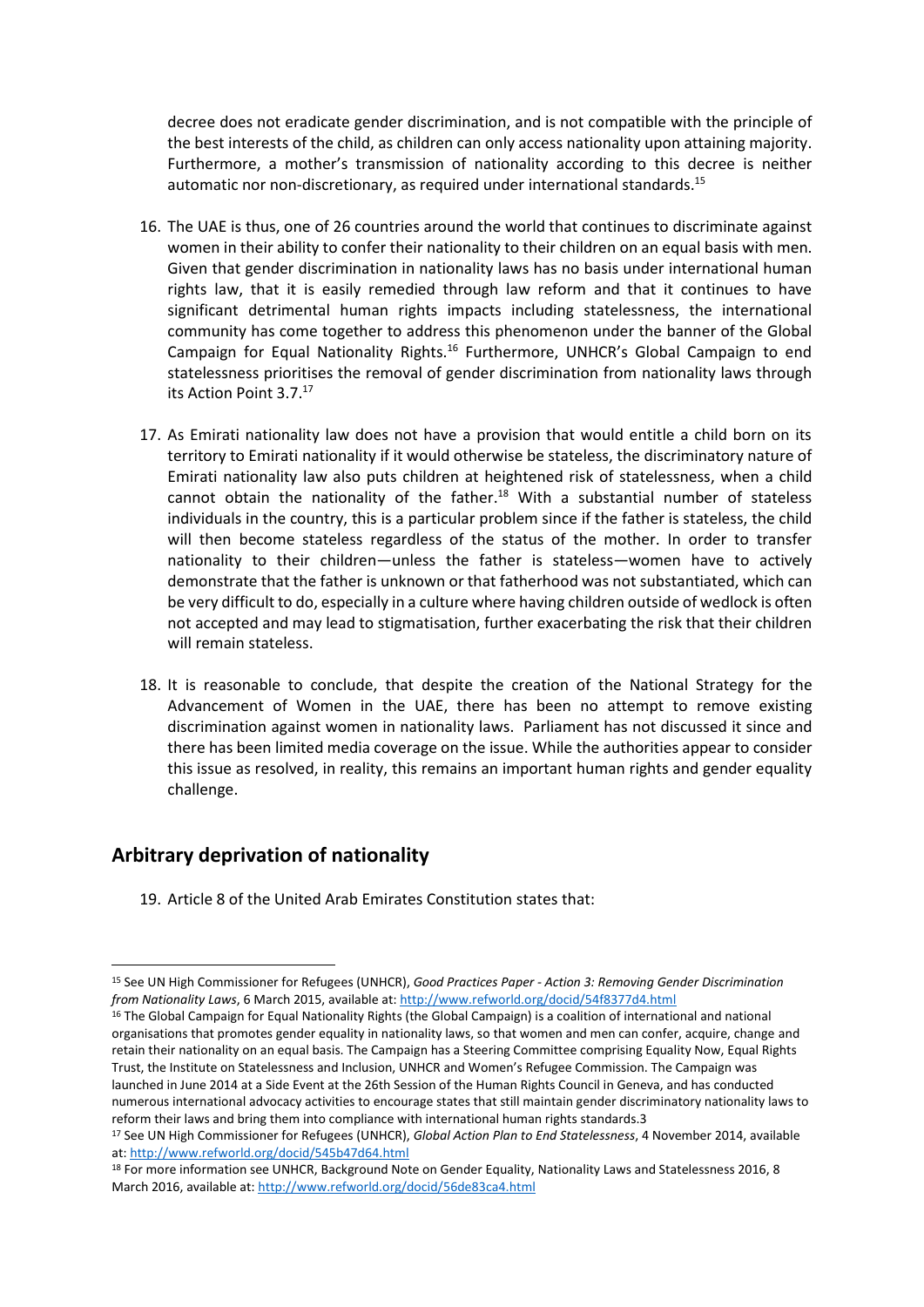"The citizens of the Union shall have a single nationality which shall be prescribed by law. When abroad, they shall enjoy the protection of the Union Government in accordance with accepted international principles. No citizen of the Union may be deprived of his nationality nor may his nationality be withdrawn except in exceptional circumstances which shall be defined by law".<sup>19</sup>

20. This article prohibits dual nationality and prohibits arbitrary deprivation of nationality. The law in which 'exceptional circumstances' are defined is Chapter two of the United Arab Emirates: Federal Law No. 17 for 1972 Concerning Nationality. This law regulates the loss and deprivation of Emirati nationality and states as follows:

> "Article (15) Nationality of the country shall be lost from any person enjoying such nationality in the following cases:

A. If he engages in military service for any foreign country without permission and refuses to abandon such service when requested to do so.

B. If he works for the interest of an enemy country.

C. If he has adopted, voluntarily, a nationality of another country.

Article (16) Nationality shall be withdrawn from a person who has acquired the nationality by naturalization in the following cases:

1. If he commits or attempts to commit an action which is deemed dangerous for the security or safety of the country.

2. If he has been punished repeatedly for crimes of dishonour.

3. If the data upon which the nationality has been granted was proved to be forged, fraud or containing deception.

4. If he resides outside the country without reason for a period exceeding four years.

If nationality is withdrawn from a person, it may be accordingly withdrawn from his wife and under-aged children.

Article (17) A national by virtue of law who has acquired a foreign nationality may regain his original nationality if he renounces his acquired nationality. A woman who is national by virtue of law, who has acquired the nationality of her alien husband, may regain her original nationality, if her husband dies, or has deserted or divorced her, on condition that she renounces the nationality of her husband; and her children from this husband may request to have the nationality of the country in case their ordinary residence has been in the country and they express their intention to renounce the nationality of their father.

Article (18) Under-aged children who have lost nationality may regain this nationality upon their request when they reach the age of maturity."

21. Contrary to these regulations, the UAE's authorities have been arbitrarily depriving Emirati citizens of their nationality with increasing frequency. This practice is regulated through a decree issued by the president who was requested to issue this by the Minister of Interior.

<sup>19</sup> Article 8 United Arab Emirates: Constitution, 2 December 1971, available at: <http://www.refworld.org/docid/48eca8132.html>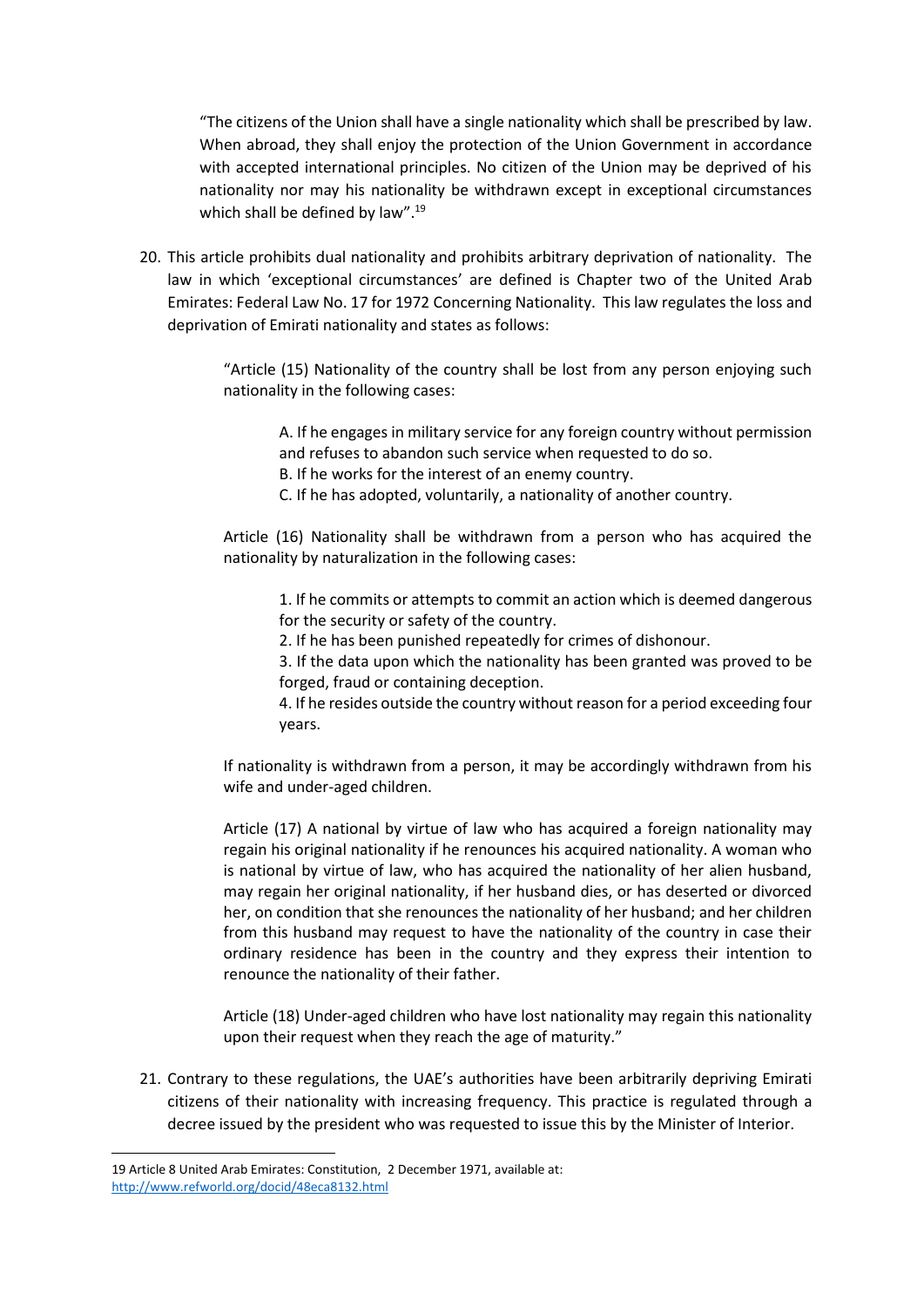- 22. Procedures stipulate that after being signed by the President, the decree should be published in the Official Gazette, as stated in Article 114 of the UAE Constitution.<sup>20</sup> Despite this, the authorities have not published the Decree in the Gazette, and have so far prevented those who have been arbitrarily deprived of their nationality from seeing the Decree. Therefore, it is unclear what legal grounds form the basis for the deprivation of their nationality.<sup>21</sup>
- 23. The practice of citizenship revocation started with the famous trial of the accused in the "UAE 94"<sup>22</sup> case, a trial which UN Special Rapporteurs and the Working Group on Arbitrary Detention determined was unfair and arbitrary due to lack of due process.<sup>23</sup> Seven of those on trial, all political opponents of the government, were stripped of their nationality. Since then, at least 60 people have been arbitrarily stripped of their nationality.<sup>24</sup> While the state claims that these measures are to combat terrorism, it is evident that the deprivation of nationality is politically motivated.
- 24. The UAE has yet to demonstrate that its practice of arbitrary deprivation of nationality is not incompatible with its own constitution as well as its international obligations. In addition to being arbitrary, this practice is also indiscriminate, with some reports of entire families having had their nationality stripped off them, in retaliation to the political views of the husband/father. For example, Mr. Obaid Ali Al Kaabia, was arrested and forcibly disappeared by the State Security Apparatus in 2014. When he was released his citizenship was arbitrarily revoked, along with that his wife and children, on grounds of them being a 'threat to national security'. 25
- 25. Others stripped of nationality include: Sheikh Mohammed Abdul-Razzaq Siddiq, Dr. Hussein Al Hammadi, Dr. Shaheen Abdullah Al Hosni, Mr. Hussein Munif al-Jabri, Mr. Hassan Munif al-Jabri, Prof. Ibrahim Hassan Al Marzouki, Prof. Ahmed Ghaith Al Suwaid, all opposition activists.

### **Human rights consequences**

26. Being denied the right to acquire a nationality at birth due to discrimination, or being arbitrarily deprived of nationality are both egregious violations of human rights law, including the right to a nationality, non-discrimination, equality before the law and due process. Additionally, lack of nationality can lead to other significant violations of human rights. Being stateless in the UAE may result in the inability to access various employment opportunities, or, in violation of Article 7 of the CRC, to register a new-born baby. The Emirates have also stated that those who have been deprived of their nationality may be at risk of arrest for being

<http://www.refworld.org/docid/48eca8132.html>

1

<sup>23</sup> HRW, The UAEs intolerance of criticism continued in 2016.

<sup>20</sup> Article 114 United Arab Emirates: Constitution, 2 December 1971, available at:

<sup>&</sup>lt;sup>21</sup> International Centre for Justice and Human Rights[, http://ic4jhr.org/en/activites/reports/619-uae-revocation-of](http://ic4jhr.org/en/activites/reports/619-uae-revocation-of-nationalities-in-the-united-arab-emirates-2.html)[nationalities-in-the-united-arab-emirates-2.html](http://ic4jhr.org/en/activites/reports/619-uae-revocation-of-nationalities-in-the-united-arab-emirates-2.html)

<sup>22</sup> The Guardian, *The UAEs bizarre political trail of 94 activists*,

<https://www.theguardian.com/commentisfree/2013/mar/06/uae-trial-94-activists>

<sup>&</sup>lt;sup>24</sup> International Centre for Justice and Human Rights[, http://ic4jhr.org/en/activites/reports/619-uae-revocation-of](http://ic4jhr.org/en/activites/reports/619-uae-revocation-of-nationalities-in-the-united-arab-emirates-2.html)[nationalities-in-the-united-arab-emirates-2.html](http://ic4jhr.org/en/activites/reports/619-uae-revocation-of-nationalities-in-the-united-arab-emirates-2.html)

<sup>25</sup> ICFAUE, Revocation of nationalities in the United Arab Emirates, 2017, [http://icfuae.org.uk/research-and](http://icfuae.org.uk/research-and-publications/revocation-nationalities-united-arab-emirates)[publications/revocation-nationalities-united-arab-emirates](http://icfuae.org.uk/research-and-publications/revocation-nationalities-united-arab-emirates)